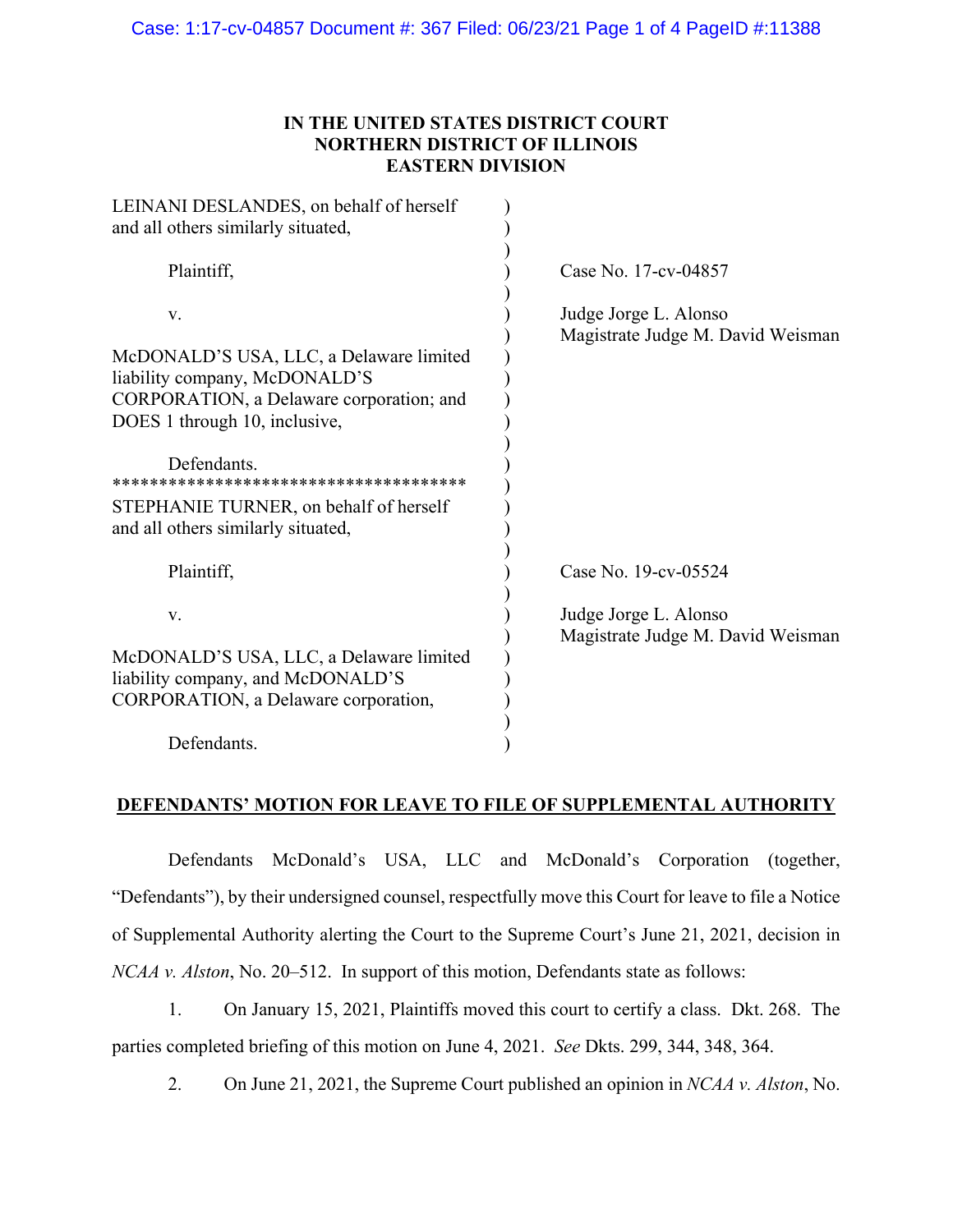20–512.

3. Defendants respectfully submit that *Alston* is relevant to the Court's resolution of the issues presented in Plaintiffs' motion for class certification. Defendants therefore seek leave to file a Notice of Supplemental Authority alerting the Court to the pertinent portions of the *Alston* decision. McDonald's two-page proposed Notice, along with a copy of the Supreme Court's *Alston* opinion, is attached hereto.

Dated: June 23, 2021 Respectfully submitted,

## **McDONALD'S USA, LLC and McDONALD'S CORPORATION**

By: */s/ Rachel S. Brass* Rachel S. Brass

#### GIBSON DUNN & CRUTCHER LLP

Rachel S. Brass (admitted pro hac vice) Caeli A. Higney (admitted pro hac vice) Julian W. Kleinbrodt (admitted pro hac vice) 555 Mission St., Suite 3000 San Francisco, California 94105 Telephone: (415) 393-8200 Facsimile: (415) 374-8458 Email: RBrass@gibsondunn.com CHigney@gibsondunn.com

Matthew C. Parrott (admitted pro hac vice) 3161 Michelson Dr. Irvine, CA 92612 Telephone: (949) 451-3800 Facsimile: (949) 451-4220 Email: MParrott@gibsondunn.com

A&G LAW LLC

Robert M. Andalman (Atty. No. 6209454) Rachael Blackburn (Atty. No. 6277142)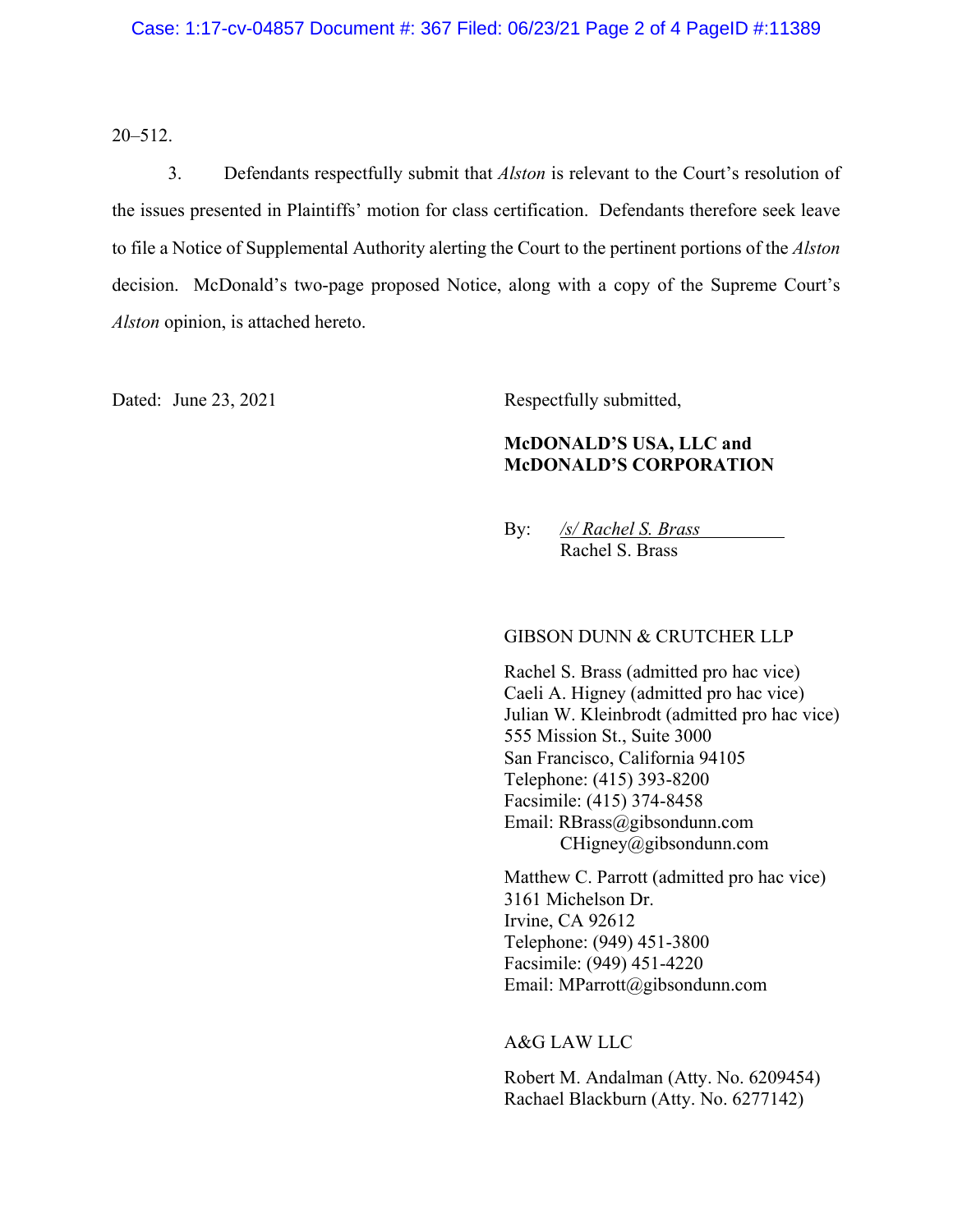Case: 1:17-cv-04857 Document #: 367 Filed: 06/23/21 Page 3 of 4 PageID #:11390

542 S. Dearborn St.; 10th Floor Chicago, IL 60605 Tel.: (312) 341-3900 Fax: (312) 341-0700